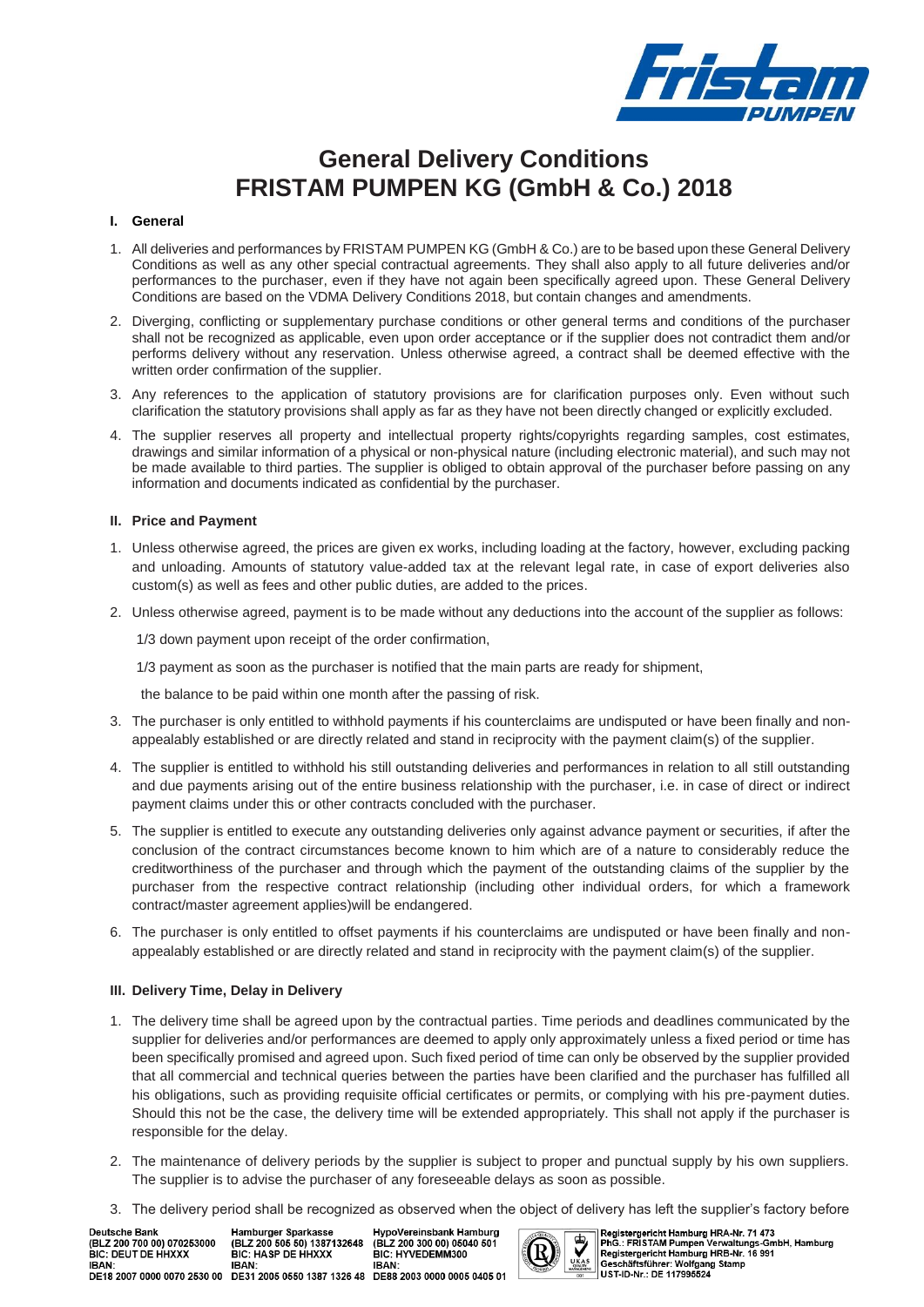

expiry of this period or when readiness for shipment has been notified. In case a shipment has been agreed, any delivery times and periods relate to the date/time of handing over the goods to the forwarder, carrier or other person/third party specified to carry out the shipment. If an acceptance test is to take place, the date for this or, alternatively, the notification of readiness for inspection, shall apply – except in the case of legitimate refusal of acceptance.

- 4. If the purchaser is responsible for delay in shipment or acceptance of the object of delivery, he will be charged the costs incurred by the delay, commencing one month after notification of readiness for shipment/acceptance.
- 5. The supplier shall not be liable for impossibility of delivery or delays in delivery to the extent that they are caused by force majeure events or other events beyond the supplier's control that were not foreseeable upon conclusion of the contract (this includes – without any claim for completeness - operational interruptions of any kind, difficulties of material or energy supply, delays in transport, strikes, legitimate lockouts, shortage of workforce, energy or raw materials, difficulties obtaining the necessary permissions from authorities, measures imposed by regulatory authorities, non-delivery, incorrect or untimely delivery by third parties). Where such events make it much more difficult or impossible for the supplier to deliver the goods and/or provide the services and the hindrance is not only temporary, the supplier shall be entitled to withdraw from the contract. In the event of temporary hindrances, the delivery or performance periods shall be extended and the delivery or performance dates shall be postponed by the duration of the hindrance plus a reasonable start-up period. The supplier shall advise the purchaser of the commencement and termination of such circumstances as soon as possible. As far as the purchaser cannot be reasonably expected to accept the delayed goods or services, he shall be entitled to withdraw from the contract by submitting an immediate written declaration to the supplier.
- 6. The purchaser can withdraw from the contract without notice if the entire performance of goods and services proves conclusively impossible for the supplier before the passing of the risks. In addition, the purchaser can withdraw from the contract if the supply of any part of his order becomes impossible and when he has a legitimate interest in the refusal of the partial remaining and possible delivery. If this is not the case, the purchaser is to pay the contract price of the partial delivery. The same shall apply in the case of incapacity of the supplier. Otherwise section VII.2 and 3. shall apply. Should the impossibility or incapacity occurs during default of acceptance or the purchaser is solely or mainly responsible for these circumstances, he shall remain obliged to effect his counter-performance.
- 7. Should the supplier default on delivery and the purchaser suffers damage due to this, he shall be entitled to demand a lump-sum compensation for the delay. This shall amount to 0.5 % for each whole week of the delay, but, altogether, not exceeding 5 % of the value of that part of the entire delivery that cannot be utilized on schedule or according to the contract. Should the purchaser grant the supplier – under consideration of the statutory exceptions – a reasonable time period for delivery after the due date and should this time period not be complied with, the purchaser is then entitled to withdraw from the contract in accordance with the statutory regulations. Upon request of the supplier, he undertakes within a reasonable time to declare whether he intends to exercise his right to withdraw from the contract.

Further claims resulting from delays in delivery are to be regulated exclusively in accordance with section VII.2 and 3. of these terms.

## **IV. Delivery, Place of Performance, Passing of Risk, Acceptance**

- 1. Deliveries are made ex works, where also the place of performance for all obligations shall be. The risk passes to the purchaser when the object of delivery has left the factory, even if partial deliveries are effected or the supplier has assumed other performances such as shipping costs or delivery and erection. If an acceptance test is to take place, this shall be authoritative for the passing of risk. This must take place promptly on the scheduled date, alternatively, after the readiness for inspection has been notified by the supplier. The purchaser may not refuse acceptance on account of a minor defect.
- 2. Should shipment or acceptance be delayed or fail to take place as a result of circumstances that cannot be attributed to the supplier, the risk passes to the purchaser as of the day of notification of readiness for shipment and/or acceptance. The supplier undertakes to effect the insurances the purchaser requires at the purchaser's expense.
- 3. Partial deliveries shall be permitted as far as this is reasonably acceptable for the purchaser.

#### **V. Reservation of Ownership**

1. The supplier reserves the ownership in the object of delivery pending receipt of all payments under the supply contract.

Deutsche Bank (BLZ 200 700 00) 070253000 BIC: DEUT DE HHXXX BIC: HASP DE HHXXX **IBAN** DE18 2007 0000 0070 2530 00 DE31 2005 0550 1387 1326 48 DE88 2003 0000 0005 0405 01

**IBAN** 

Hamburger Sparkasse<br>(BLZ 200 505 50) 1387132648 **IBAN** 



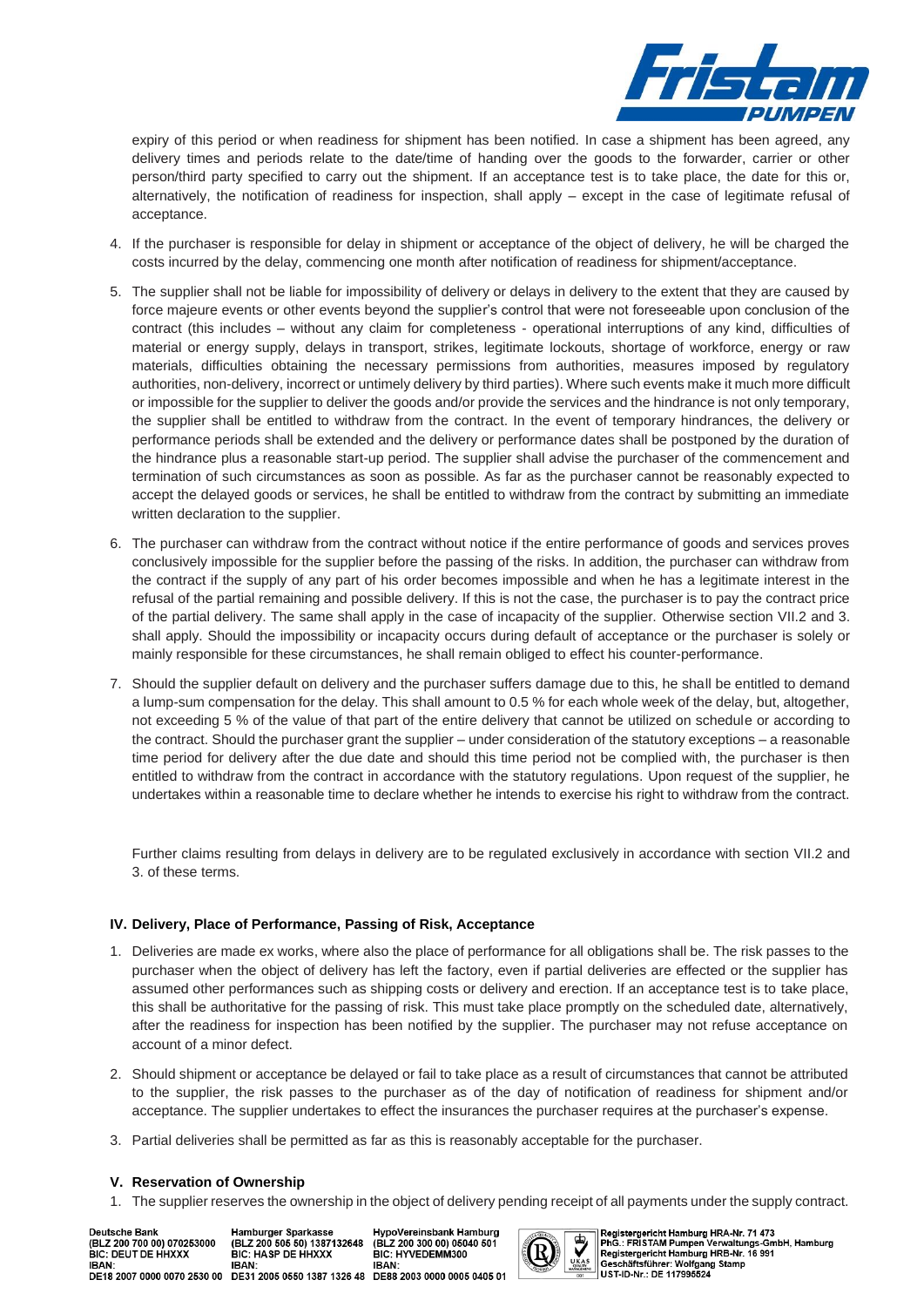

- 2. The supplier is entitled to insure the object of delivery, at the purchaser's expense, against theft, damage by breakage, fire, water and other damage, unless the purchaser proves he has already taken out this insurance himself.
- 3. The purchaser may not sell or pledge the object of delivery or use it as collateral. In cases of seizure, attachment or other interventions by third parties, the purchaser must inform the supplier immediately.
- 4. In the event of contractual infringement on the part of the purchaser, particularly in case of delay in payment, the supplier shall, after reminding the purchaser, be entitled to reclaim the object of delivery, and the purchaser shall obliged to return the property.
- 5. Due to the reservation of ownership, the supplier can only demand return of the object of delivery if he has withdrawn from the contract.
- 6. The supplier is entitled to withdraw from the contract and to demand the return of the object of delivery, if the purchaser becomes insolvent, discontinues his business operations or if an application for the opening of insolvency proceedings has been filed by the purchaser.
- 7. The purchaser has the right to resell the delivered goods in the regular course of business. However, all the receivables the purchaser incurs from the resale to a buyer or third party shall be preassigned to the supplier to the invoice value of the conditional goods. The purchaser is also authorized after the assignment to collect these receivables, provided he is not in breach of contract or insolvent. The supplier's right to collect the receivables himself remains unaffected by this; however, the supplier undertakes not to collect the receivables as long as the purchaser duly meets his financial obligations to the supplier and there is no case of insolvency. Otherwise, the supplier can request the purchaser to disclose the assigned receivables and their debtors, to hand over all the information and documents required for collection, and to notify the debtors of the assignment. The supplier is under obligation to release the securities to which he is entitled in so far as their value exceeds that of the receivables to be secured by more than 25 % and provided they have not been settled.

If the conditional goods are processed, reconstructed or come together with other items not belonging to the supplier, the supplier will acquire the joint ownership of the object in the proportion of his invoice value to the value of the new object at the time of processing. The same applies to the object resulting from processing as for the conditional goods.

# **VI. Claims on Defects**

The supplier shall warrant for material and legal defects of the delivery, excluding any further claims – save as provided in section VII – as follows:

## Material defects

- 1. Any parts which prove to be defective as a consequence of circumstances occurring before the passing of risk are to be improved or re-supplied (subsequent performance) in perfect condition at the discretion of the supplier free of charge. The supplier is to be informed immediately in writing after such defects have been ascertained. The purchaser's claims for defects presume and require that he has satisfied his statutory obligations for inspection and reporting of complaints (§§ 377, 381 HGB).
- 2. Replaced parts are to become the property of the supplier.
- 3. The purchaser must reach an agreement with the supplier to allow sufficient time and opportunity to carry out all the improvements and/or re-supply the replacement parts deemed necessary by the supplier; otherwise the supplier is to be discharged from the liability for the subsequent consequences arising from this. The purchaser shall only have the right to eliminate the defect himself or appoint a third party to do so, in cases of emergency where operational safety is threatened and/or exceptional damage must be prevented. The supplier must be informed immediately. In such cases, the purchaser is entitled to demand reimbursement of the necessary costs from the supplier.
- 4. As long as a complaint proves to be justified and it would not result in unreasonably high costs for the supplier, he bears any necessary expenses related to subsequent performance(s). Furthermore, in accordance and to the extent of his statutory obligations, the supplier, in case of the sale of a newly manufactured item, also bears the afforded expense(s) of the purchaser in the event of recourse claims in the supply chain. The subsequent performance neither covers the disassembly of the defective product nor its installation, if the installation was not originally a contractual requirement. The expenses which are necessary for the purpose of inspection and subsequent performance, in particular transport, route, work and material costs shall be borne by the supplier in accordance with the statutory provisions, if there is actually a defect. Otherwise the supplier is entitled to reclaim the costs connected with the unjustified purchaser's demand for subsequent performance (in particular inspection and transport costs), unless the lack of a defect could not be detected by the purchaser.
- 5. The purchaser shall have the right, within the scope of statutory regulations, to withdraw from the contract if the supplier – under consideration of the statutory exceptions – fails to comply with any reasonable time period for making improvements or replacement deliveries resulting from a material defect. In cases of a minor defect, the purchaser

Deutsche Bank<br>(BLZ 200 700 00) 070253000 BIC: DEUT DE HHXXX **IBAN** DE18 2007 0000 0070 2530 00 DE31 2005 0550 1387 1326 48 DE88 2003 0000 0005 0405 01

Hamburger Sparkasse<br>(BLZ 200 505 50) 1387132648 BIC: HASP DE HHXXX **IBAN** 

HypoVereinsbank Hamburg<br>(BLZ 200 300 00) 05040 501 BIC: HYVEDEMM300 **IBAN** 

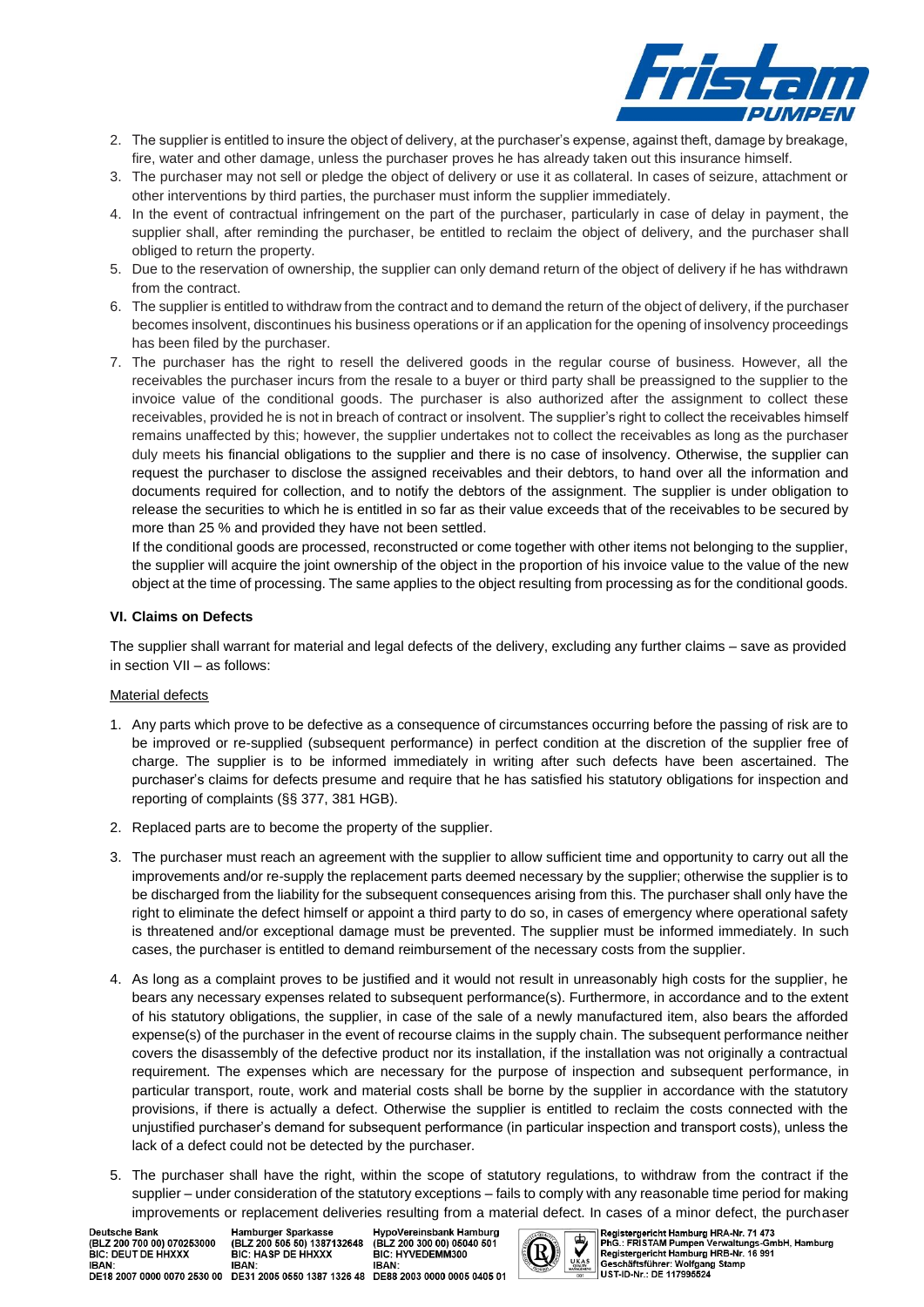

shall only be entitled to a reduction of the contract price. The right to a reduction of the contract price remains otherwise excluded.

- 6. Any other claims are to be regulated under section VII.2 and 3 of these terms.
- 7. No warranty shall be given in the following particular cases: Unsuitable or incorrect use, defective assembly and/or commissioning on the part of the purchaser or a third party, natural wear and tear, incorrect or careless treatment, improper servicing, unsuitable operating materials, defective construction work, unsuitable building land, chemical, electrochemical or electrical influences – in as far as these are not the responsibility of the supplier.
- 8. Should the purchaser or third parties undertake improper improvements, the supplier shall not be liable for the subsequent consequences. The same applies for any other alterations carried out on the object of delivery without prior approval of the supplier.
- 9. Any warranty becomes invalid and lapses, if the purchaser without approval of the supplier carries out alterations himself or by third parties and thus makes the correction of deficiencies impossible or unacceptably difficult. In any event the purchaser has to bear the additional costs for the correction of deficiencies connected with the alteration.

### Legal Defects

10. Should the use of the object of delivery lead to the infringement of commercial protection rights or copyrights in Germany, the supplier shall, at his expense, provide the purchaser with the right for further use or modify the object of delivery in a way that is acceptable to the purchaser, so that any infringement of protection rights is removed.

Should this be impossible on commercially reasonable terms or within a reasonable period of time, the purchaser is entitled to withdraw from the contract. The supplier shall also have the right to withdraw from the contract on the aforementioned grounds. In addition, the supplier shall release the purchaser from any undisputed or legally nonappealably established claims of the relative proprietors of protection rights.

11. The aforementioned duties of the supplier described in Art. VI.10 are to be conclusive for the case of infringement of protection or copyrights subject to Art. VII.2.

They shall be effected only when

- the purchaser immediately informs the supplier of any asserted protection/copyright infringements,
- the purchaser supports the supplier to a reasonable extent in contending the asserted claims and/or enables the supplier to carry out the modification measures according to Art. VI.10,
- all measures of contention, including settlements out of court are to be left to the supplier,
- the legal defect is not due to any instructions by the purchaser and
- the legal infringement was not caused by the purchaser's unauthorized alteration to the object of delivery or by his use of it in a non-contractual manner.

## **VII.Liability, Limitation and Exclusion of Liability**

- 1. When the object of delivery cannot be utilized according to the contract through the fault of the supplier as a result of his failure to act (or act appropriately) on proposals and advice made before or after conclusion of the contract, or through the infringement of other secondary contractual duties – in particular the instructions for operating and servicing the object of delivery – then the provisions in Arts VI. and VII.2 shall apply accordingly, with the exclusion of all other claims by the purchaser.
- 2. The supplier shall only be liable for damages not occurring at the object of delivery itself irrespective of the legal grounds – in cases of:
	- a. willful intent,
	- b. gross negligence of the proprietor, the corporate organs or executive employees,
	- c. culpable death, injury and damage to health, or freedom,
	- d. defects which he deceitfully concealed or warranted the absence of,
	- e. within the scope of a guarantee promise,
	- f. defects in the object of delivery, in as far as liability exists under the product liability law for personal injury or material damage in respect of privately used subject matter.

In cases of culpable infringement of major contractual duties (i.e. duties/obligations without the fulfilment of which due performance of the contract would not be possible and the adherence/observance of which the contractual partner regularly relies and is entitled to rely upon) the supplier shall also be liable for the gross negligence of non-executive

Deutsche Bank<br>(BLZ 200 700 00) 070253000 BIC: DEUT DE HHXXX **IBAN** 

Hamburger Sparkasse<br>(BLZ 200 505 50) 1387132648 BIC: HASP DE HHXXX **IBAN** 

HypoVereinsbank Hamburg<br>(BLZ 200 300 00) 05040 501 BIC: HYVEDEMM300 **IBAN** 



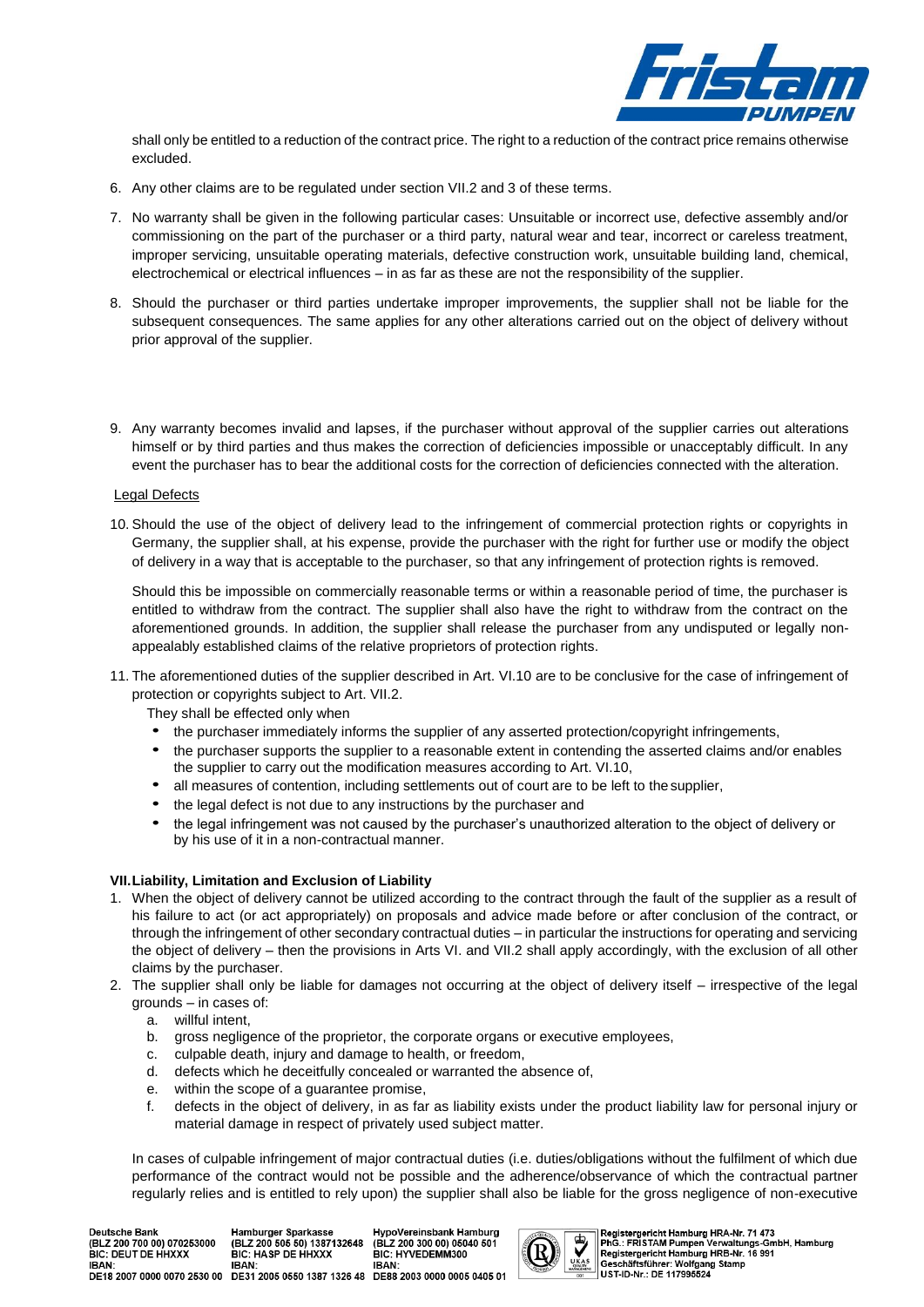

employees and for slight negligence; in the last instance this shall be limited to contractually typical and reasonably foreseeable damage.

Material contractual obligations - without any claim for completeness - include the obligation of timely delivery and installation of the delivered item (if the installation formed part of the contractual agreement), its freedom from legal as wells as material defects which affect its functionality more than just insignificantly, as well as the duties of advice, protection and care which are to enable purchaser to use the delivered item in the contractually agreed manner or are aimed at protecting the life and limb of purchaser's personnel or his property from considerable damage.

All other claims are to be excluded.

- 3. In the event of slight negligence the liability of the supplier to pay compensation for material damage and any resulting additional financial loss, also in case of an infringement of major contractual duty/obligation, shall be limited to an amount of EUR 1,000,000.00 (in words: one million) per claim and a maximum liability of EUR 10,000,000.00 (in words: ten million) for all damage suffered by the purchaser in the calendar year (in accordance with the current sum insured of our company and product liability insurance). This limitation shall not apply to the liability of the supplier in case of wilful intent, death, injury to life, body or health or liability of the supplier in accordance with the Product Liability Act.
- 4. The foregoing exclusions and limitations of liability shall apply to the same extent in respect of our executive bodies, legal representatives, staff members and other agents of the supplier.

### **VIII. Statute-Barring**

All claims of the purchaser – irrespective of the legal grounds – become statute barred one year after the start of the statutory period of limitation. This also applies for any limitation of recourse claims in the supply chain according to § 445b para. 1 BGB, if the last contract in the supply chain is not a consumer good purchase. The statutory provisions on the suspension of time as per § 445 para. 2 BGB shall remain unaffected.

The statutory limitation periods shall apply for the compensation claims under section VII.2 a – d and f. They shall also apply to defects in a building construction or for objects of delivery that were used in a building construction in accordance with their usual manner of use, and caused its defectiveness.

#### **IX**. **Use of Software**

Should software be included in the scope of delivery, the purchaser will be granted a non-exclusive right to use the supplied software and its associated documentation. It is made available for use specifically on the object of delivery for which it is intended. It is not permitted to use the software on more than one system.

The purchaser may only copy, process, translate the software within the statutory scope permitted under 69 a seq. of the "UrhG – Urhebergesetz" (German Copyright Act), or convert such software from the object code to the source code. The purchaser undertakes not to remove any manufacturers' data – especially references to copyright – or to alter such without the prior express approval of the supplier.

All other rights applying to the software and the documentation, including the copies, shall remain the property of the supplier and/or the software supplier. The granting of sublicenses is not permissible.

#### **X. Applicable Law, Place of Jurisdiction**

1. All legal relationships between the supplier and the purchaser shall be governed solely by German law under the exclusion of International Private Law, in particular the United Nations Convention on Contracts for the International Sale

Deutsche Bank (BLZ 200 700 00) 070253000 BIC: DEUT DE HHXXX **IBAN:** DE18 2007 0000 0070 2530 00 DE31 2005 0550 1387 1326 48 DE88 2003 0000 0005 0405 01

HypoVereinsbank Hamburg<br>(BLZ 200 300 00) 05040 501 BIC: HYVEDEMM300 **IBAN**